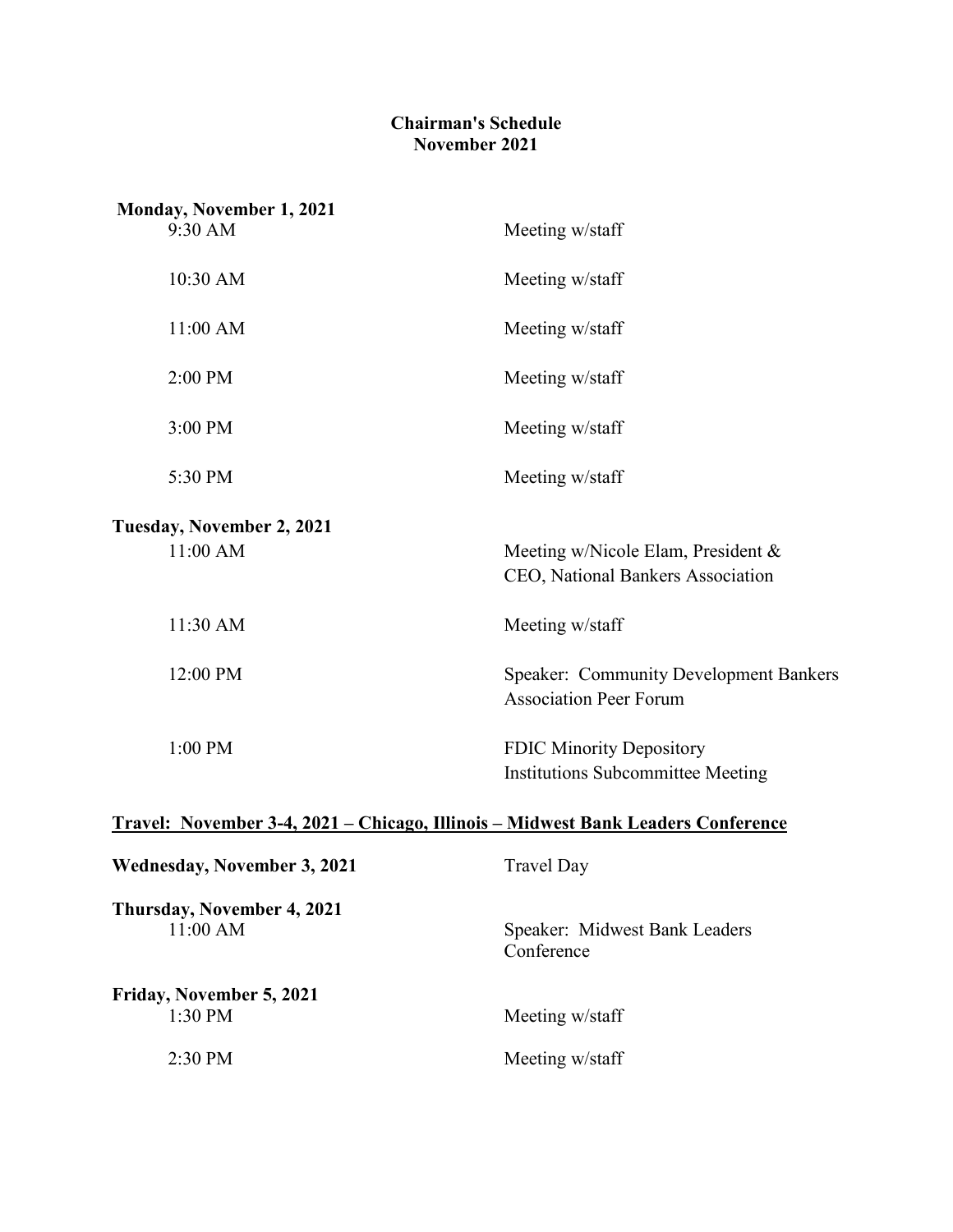| Travel November 7-8, 2021 - New York, New York Official Business |                                                                                                    |  |
|------------------------------------------------------------------|----------------------------------------------------------------------------------------------------|--|
| Sunday, November 7, 2021                                         | <b>Travel Day</b>                                                                                  |  |
| Monday, November 8, 2021<br>8:30 AM                              | Meeting w/Davis Polk & Wardell LLP                                                                 |  |
| 11:00 AM                                                         | Meeting w/Sullivan & Cromwell LLP                                                                  |  |
| 1:30 PM                                                          | Meeting w/New York State Department of<br><b>Financial Services</b>                                |  |
| Tuesday, November 9, 2021                                        |                                                                                                    |  |
| $3:00$ PM                                                        | Meeting w/staff                                                                                    |  |
| Wednesday, November 10, 2021<br>10:00 AM                         | Meeting w/Sigal Mandelker, General<br>Partner and Meyer Malka, Managing<br>Partner, Ribbit Capital |  |
| 12:00 PM                                                         | Meeting w/staff                                                                                    |  |
| 1:00 PM                                                          | Meeting w/staff                                                                                    |  |
| 1:30 PM                                                          | Call w/Rohit Chopra, Director, Consumer<br><b>Financial Protection Bureau</b>                      |  |
| 2:00 PM                                                          | Meeting w/staff                                                                                    |  |
| 2:30 PM<br>Meeting w/staff                                       |                                                                                                    |  |
| 4:00 PM<br>Meeting w/staff                                       |                                                                                                    |  |
| 4:30 PM<br>Meeting w/staff                                       |                                                                                                    |  |
| Thursday, November 11, 2021                                      |                                                                                                    |  |

## **Federal Holiday – Veterans Day**

## **Travel: November 12-13, 2021 – Austin, Texas Friday, November 12, 2021**

| 12:45 PM | Meeting w/Charles Cooper, Texas Banking<br>Commissioner, Texas Finance Commission |
|----------|-----------------------------------------------------------------------------------|
| 3:30 PM  | Romy Parzick, CEO, Vault                                                          |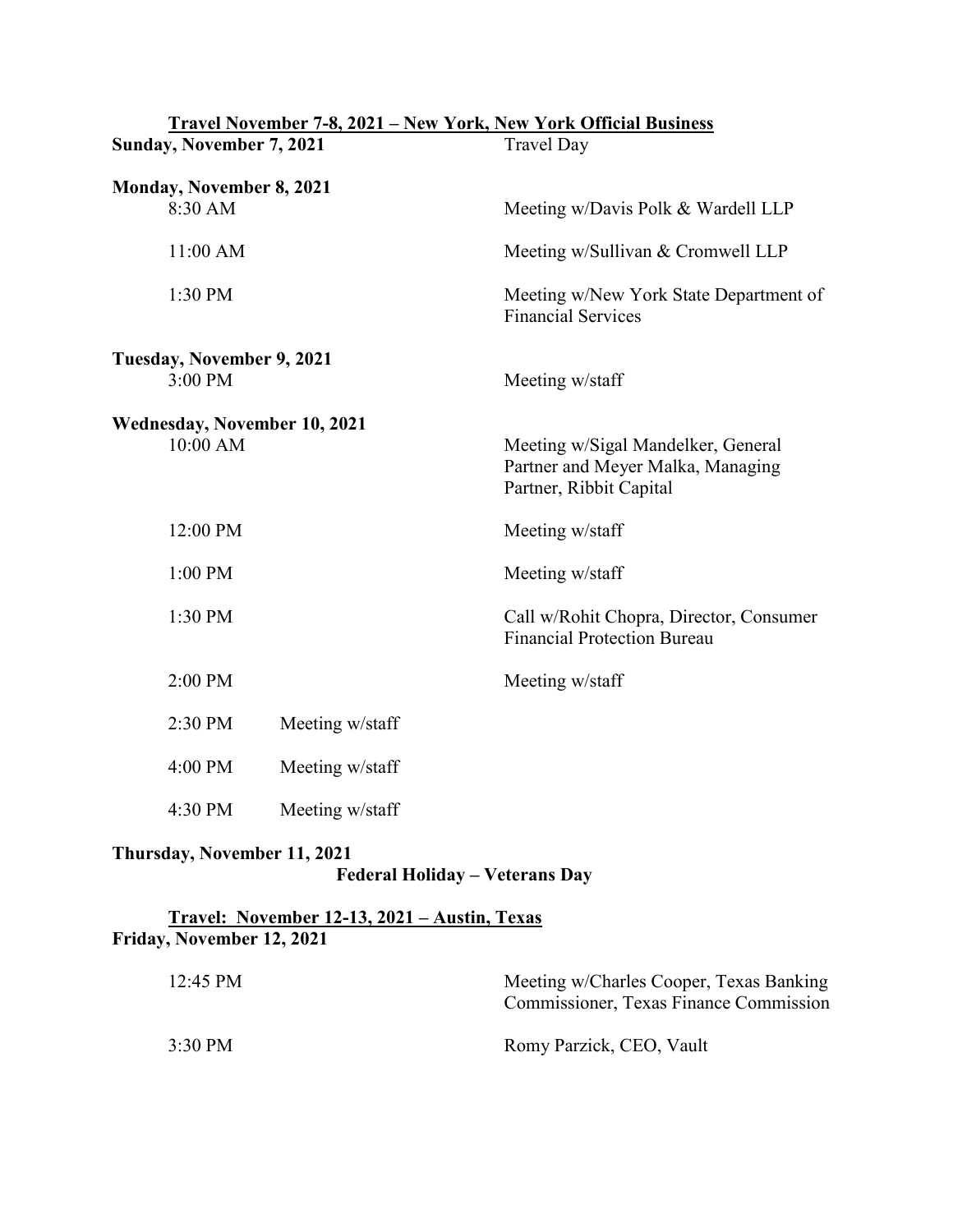| 5:45 PM                                     | Reception: University of Texas at Austin<br>Distinguished Alumnus Awards                |
|---------------------------------------------|-----------------------------------------------------------------------------------------|
| 6:45 PM                                     | Program/Presentation: University of Texas<br>at Austin Distinguished Alumnus Awards     |
| <b>Saturday, November 13, 2021</b>          | <b>Travel Day</b>                                                                       |
| <b>Monday, November 15, 2021</b><br>9:30 AM | Meeting w/staff                                                                         |
| 10:30 AM                                    | Meeting w/staff                                                                         |
| 11:30 AM                                    | Meeting w/staff                                                                         |
| 12:00 PM                                    | Meeting w/Jo Ann Barefoot, CEO $\&$<br>Cofounder, Alliance for Innovative<br>Regulation |
| 1:30 PM                                     | Meeting w/staff                                                                         |
| 3:00 PM                                     | <b>Financial Stability Oversight Council</b><br>Meeting                                 |
| 5:00 PM                                     | Meeting w/staff                                                                         |

## **Travel: November 16-19, 2021 – Basel, Switzerland: Bank of International Settlements (BIS) - Financial Stability Board (FSB) Plenary Meeting**

| Tuesday, November 16, 2021                  | <b>Travel Day</b>                                                                                             |
|---------------------------------------------|---------------------------------------------------------------------------------------------------------------|
| 5:00 PM                                     | Call w/Michael Hsu, Acting Comptroller of<br>the Currency, Office of the Comptroller of<br>the Currency (OCC) |
| Wednesday, November 17, 2021<br>1:00 PM-CET | Meeting w/Yury Isaev, General Director,<br>International Association of Deposit Insurers                      |
| 8:45 AM-EST                                 | Meeting w/staff                                                                                               |
| 5:00 PM-CET                                 | Meeting w/Financial Stability Board (FSB)<br><b>Committee Chairs</b>                                          |
| 7:00 PM-CET                                 | <b>FSB Members Dinner Meeting</b>                                                                             |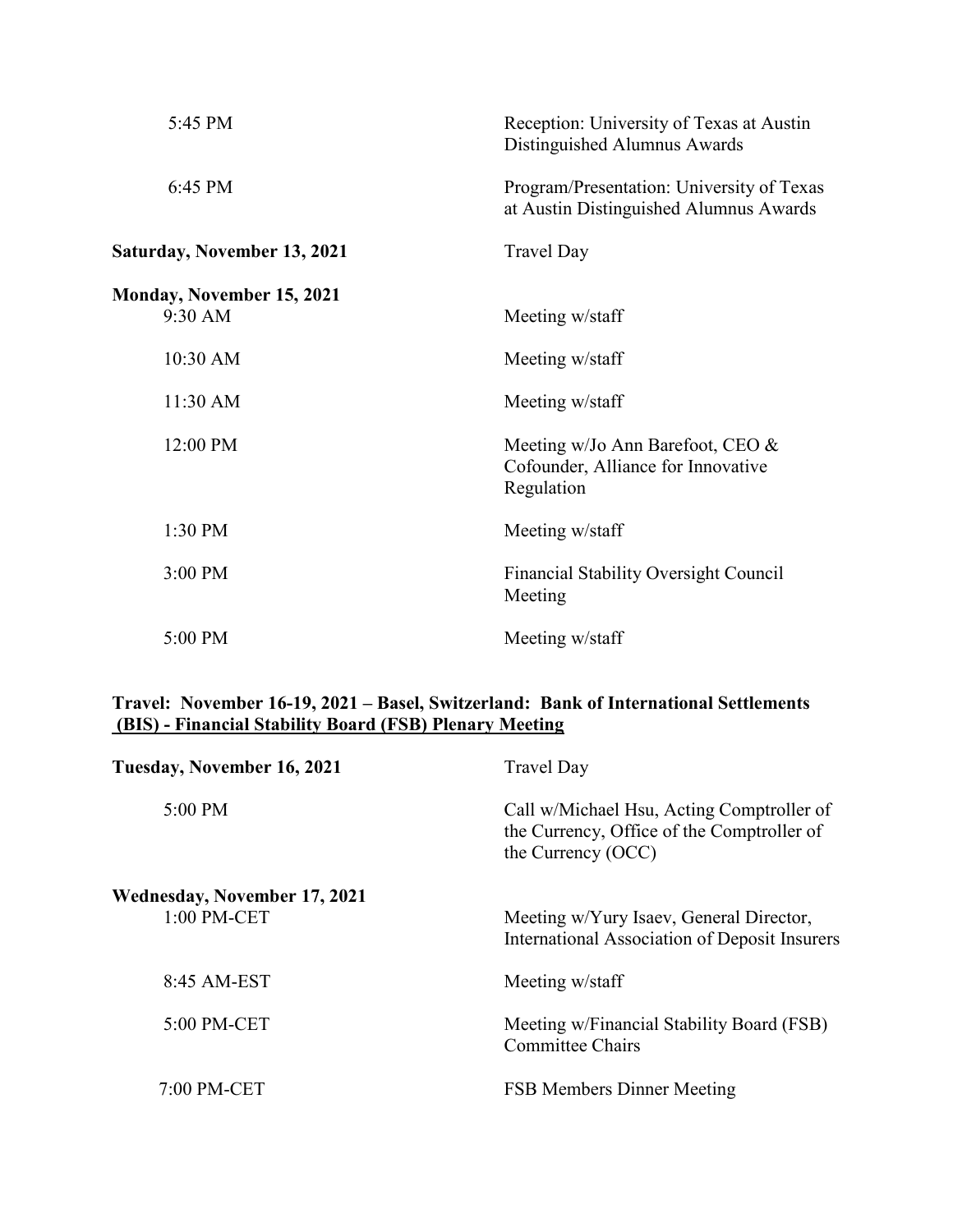| 4:00 PM-EST                                                   | Meeting w/staff                                                                      |  |
|---------------------------------------------------------------|--------------------------------------------------------------------------------------|--|
| Thursday, November 18, 2021<br>9:00 AM-CET                    | Meeting w/staff                                                                      |  |
| 9:25 AM-CET                                                   | Meeting w/Andrew Bailey, Governor, Bank<br>of England                                |  |
| 1:45 PM-CET                                                   | <b>FSB Plenary Meeting</b>                                                           |  |
| Friday, November 19, 2021                                     | <b>Travel Day</b>                                                                    |  |
| 5:00 PM-EST                                                   | Meeting w/staff                                                                      |  |
| Monday, November 22, 2021<br>9:30 AM                          | Meeting w/staff                                                                      |  |
| 10:30 AM                                                      | Meeting w/staff                                                                      |  |
| 4:00 PM                                                       | <b>Financial Crimes Enforcement Network</b><br><b>Interagency Principals Meeting</b> |  |
| 5:30 PM                                                       | Meeting w/staff                                                                      |  |
| Tuesday, November 23, 2021<br>2:30 PM                         | Meeting w/staff                                                                      |  |
| 4:30 PM                                                       | Meeting w/staff                                                                      |  |
| Wednesday, November 24, 2021                                  |                                                                                      |  |
| Thursday, November 25, 2021<br>Federal Holiday - Thanksgiving |                                                                                      |  |
| Friday, November 26, 2021                                     |                                                                                      |  |
| Monday, November 29, 2021<br>9:30 AM                          | Meeting w/staff                                                                      |  |
| 10:30 AM                                                      | Meeting w/staff                                                                      |  |
| 1:00 PM                                                       | Meeting w/staff                                                                      |  |
| 1:30 PM                                                       | Meeting w/staff                                                                      |  |